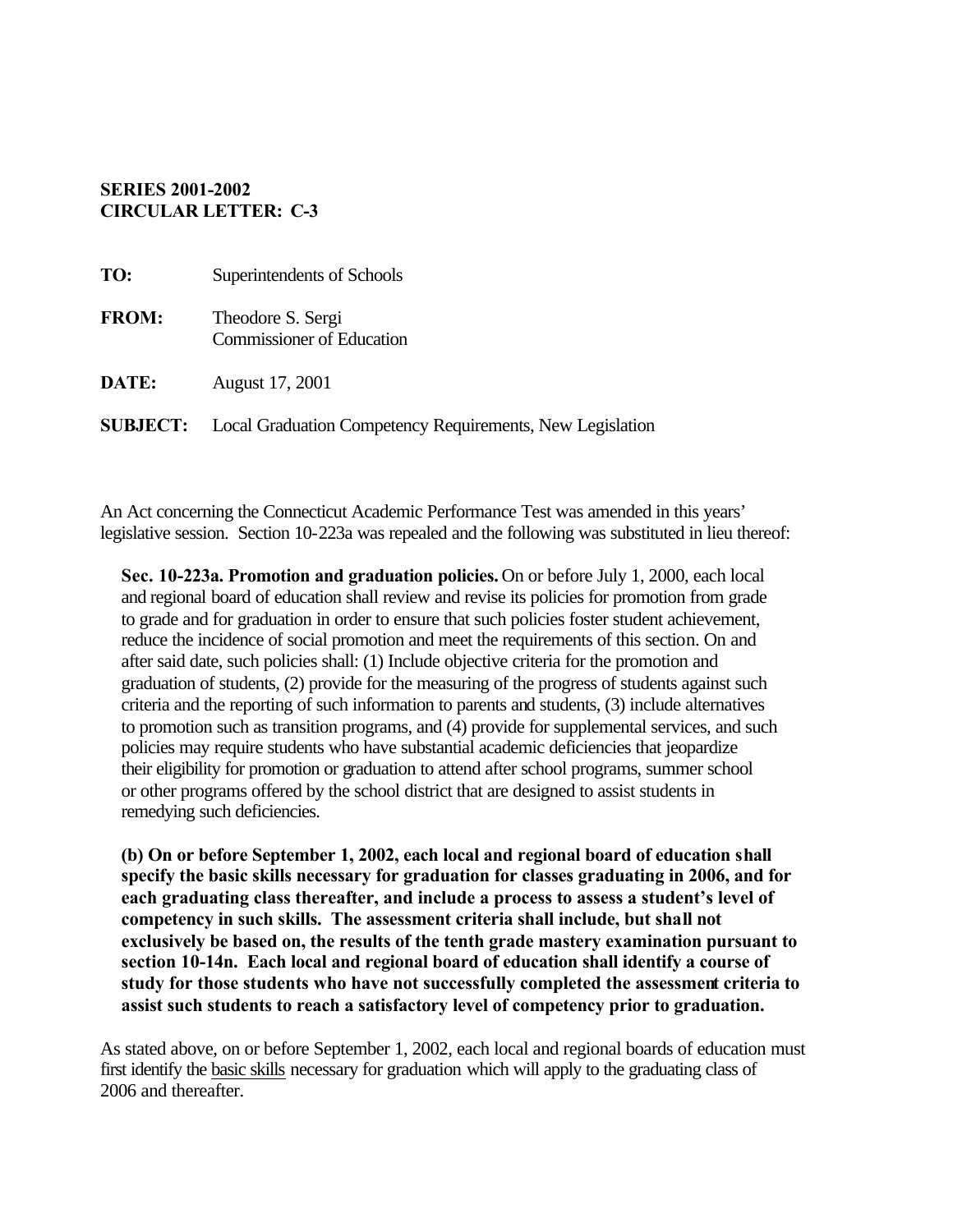SERIES 2001-2002 CIRCULAR LETTER: Page 2

For each basic skill area (as decided by the local board of education) districts must specify a "competency" and then identify how they will assess students' competencies and also determine the level or standard required to be met (assessment criteria) for graduation. For those students who do not successfully complete the assessment criteria, the district must provide specific courses geared to help students gain the competencies required for graduation.

The results of the  $10<sup>th</sup>$  grade CAPT cannot be used as the sole basis for the graduation criteria but must be included as one alternative. For example, to meet a district's mathematics competency, the district might decide that a student meet a district determined score on the mathematics portion of CAPT, or satisfactorily complete a district performance task in mathematics, or achieve a minimum grade in a specific course, or achieve a specified score on a national or other standardized exam or a local exam in mathematics.

While not explicit in the statute, the record of this statute's development supports students being provided sufficient and different options to meet the competency and be given multiple opportunities to do so. Attached is a copy of Milford's graduation requirements as one example.

Since this is a complex and challenging task, which must be completed by September 1, 2002, districts are urged to begin this process now. As you identify the basic skills for which you will assess the students' level of competency, start with the fundamental core of basic skills graduates from your district's system should be able to demonstrate. Examples of districts' unique graduation requirements (Lebanon, Milford, Putnam and Wallingford) are posted on the state web page, [www.state.ct.us/sde u](http://www.state.ct.us/sde/der/info/promisingpractices/index.htm)nder Promising Practices.

If you have questions about the use of CAPT or other assessments, please contact Dr. Abigail L. Hughes via email at [abigail.hughes@po.state.ct.us.](mailto:abigail.hughes@po.state.ct.us) If you have questions or need assistance with identifying graduation competencies, please contact Dr. Betty Sternberg via email at [betty.sternberg@po.state.ct.us.](mailto:betty.sternberg@po.state.ct.us)

TSS/ahe

**Attachment**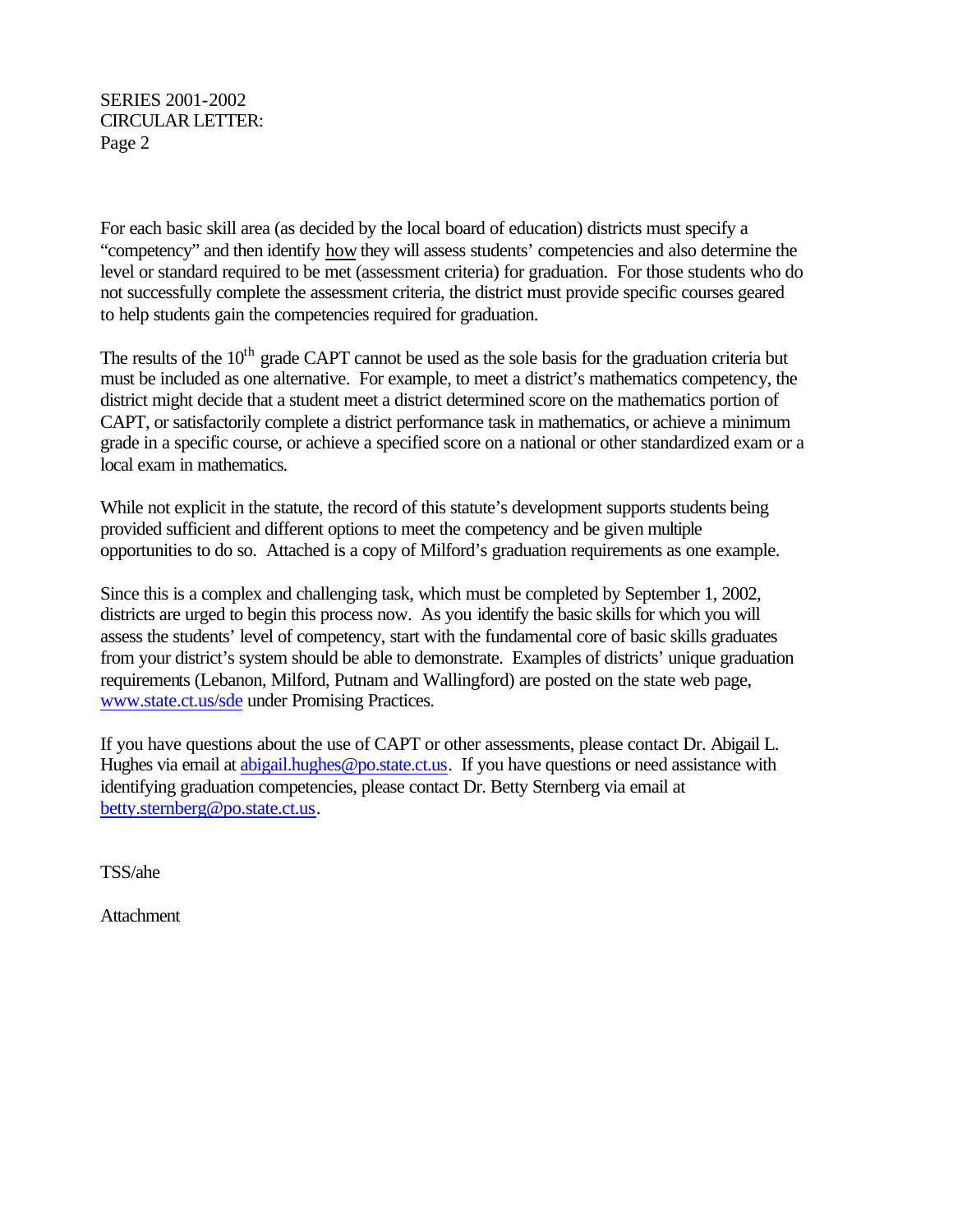### **Graduation Requirements**

#### I. Introduction

To graduate from the Milford Public Schools a student must have earned a minimum of 22.3 credits and must have met the credit distribution requirement. Students must also meet three performance standards: Technology, writing and mathematics. The district's performance standard in writing shall take effect for the class of 2002. The class of 2003 must also meet the district's performance standard in mathematics. Beginning with the class of 2004, each student must earn 0.5 credit in Civics as part of the 3.0 credits in Social Studies.

II. Credit Distribution Requirement

The following courses must be passed:

- A. English  $-4$  credits
- B. Mathematics 3 credits
- C. Social Studies 3 credits including 1.0 in United States History and .5 in Global Studies
- D. Science 3 credits
- E. Physical Education  $-1.0$  credit
- F. Health 0.5 credit
- G. Business, Technology Education, Family and Consumer Science, Art or Music 1.5 Credits
- H. Technology Graduation Requirement 0.1 credit
- I. Writing Performance Standard 0.1 credit
- J. Math Performance Standard 0.1 credit
- III. District's Performance Standards
	- A. Writing and Mathematics Performance Standards
		- 1. Definition
			- a. Writing: Students shall, prior to the completion of their senior year, produce an essay that is focused, organized, elaborated, and edited for standard English conventions.
			- b. Math: Within the content of the course in which the student is enrolled, he/she will satisfactorily complete multistep mathematical problems which require demonstration of basic math operations including fractions or decimals. The student will be provided with any required formulas and may use a calculator in completing the task. The student shall also explain in writing either how he/she arrived at each answer or justify each answer in writing.
		- 2. Exemptions
			- a. Students will be exempt from the district performance standard if they have:
				- 1) Achieved a score of 8 on a related section of the Connecticut Academic Performance Test – Response to Literature or Interdisciplinary Subjects
				- 2) Achieved a score equivalent to the national average on the SAT II in mathematics and/or writing
				- 3) Achieved an annually designated score on the mathematics section of the SAT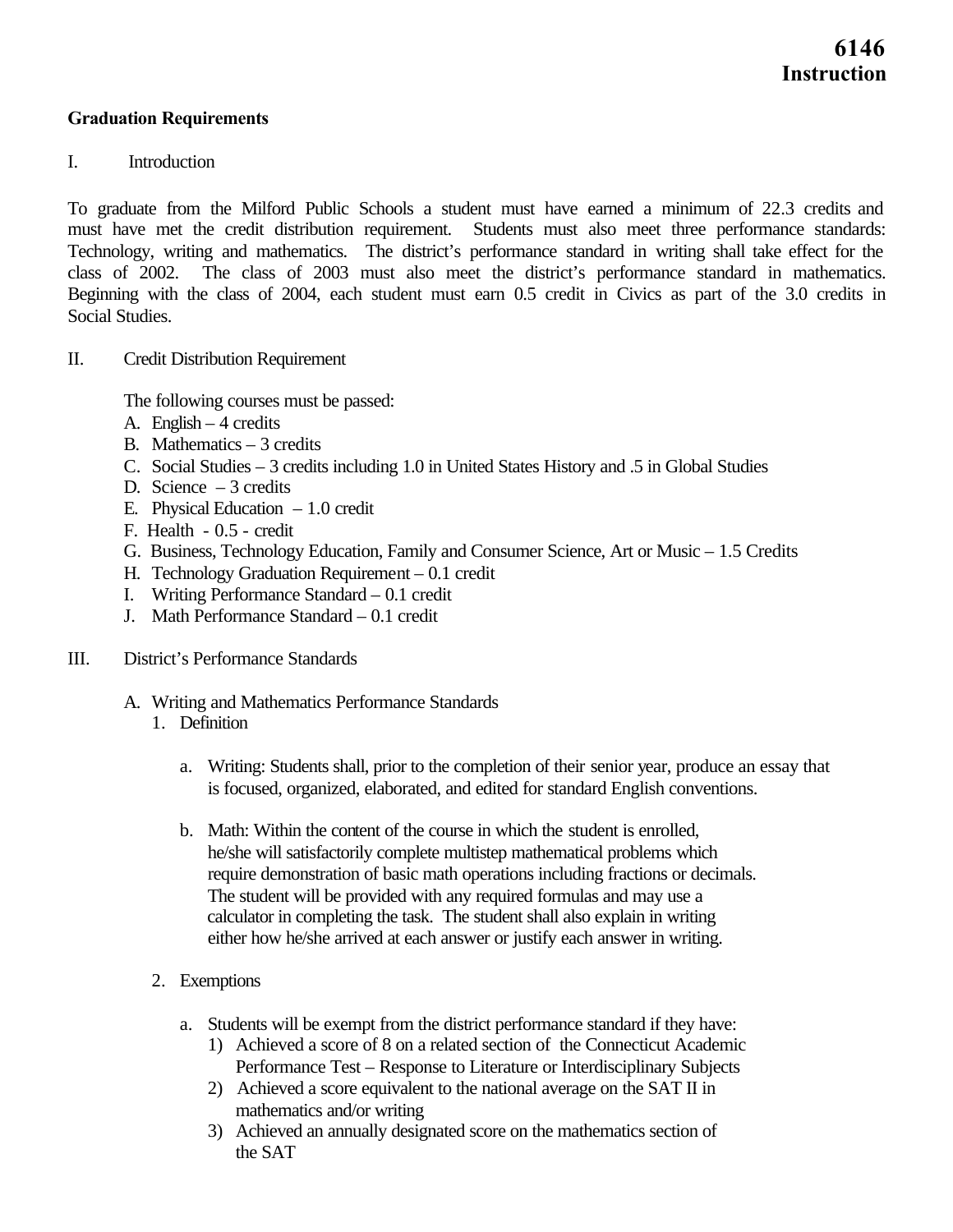### **Graduation Requirements (continued)**

- b. Transfers: If a student transfers into the Milford Public Schools after completing at least three years in a high school in another district, he/she may be exempted from Milford's performance standards requirement for graduation.
- c. Special Needs: Students with special needs may be exempt from district performance standards for graduation as described in this policy if so indicated in their Individual Education Plan
- 3. Implementation
	- a. Students will have at least five opportunities over the course of their junior and senior year to complete the performance standard
	- b. Students who have not satisfactorily demonstrated the district's performance standard in writing, or who do not qualify for an exemption, will be required to take a writing course in their senior year.
	- c. Students who have not satisfactorily demonstrated the district's performance standard in mathematics, or who do not qualify for an exemption, will be required to take a mathematics course, other than a computer mathematics course in the senior year.
- 4. Notification
	- a. Of teachers: At the beginning of the school year, the Guidance Department will provide to teachers (in subject areas with required performance tasks) a list of all seniors who have not met a standardized test goal in their areas. Teachers will be notified of the junior CAPT scores upon their receipt at the school.
	- b. Of students: The Guidance Department will write to juniors who do not meet the CAPT goal and the parents of said juniors to remind them of the performance standard requirements for graduation. At the beginning of the school year, each senior shall be notified by his/her guidance counselor of his/her status relative to meeting the performance standards for graduation.
	- c. Of parents: The Guidance Department will also notify in writing the parents of seniors who have not met the performance standard goal in any area and thus must pass one or more of the district performance tasks.
- B. Technology Requirement

The goal of this requirement is to have a student independently design a solution to an authentic, complex problems. The student must select the appropriate technology (such as computers, advanced calculators, or computer-assisted machinery) and use the technology independently to solve the problems. Some examples of appropriate projects are the task of manufacturing a part, a small business simulation, a design problem in drafting or art, a communication/information task, etc. Guidelines for the technology requirement will be available in the Guidance Department. (0.1 credit)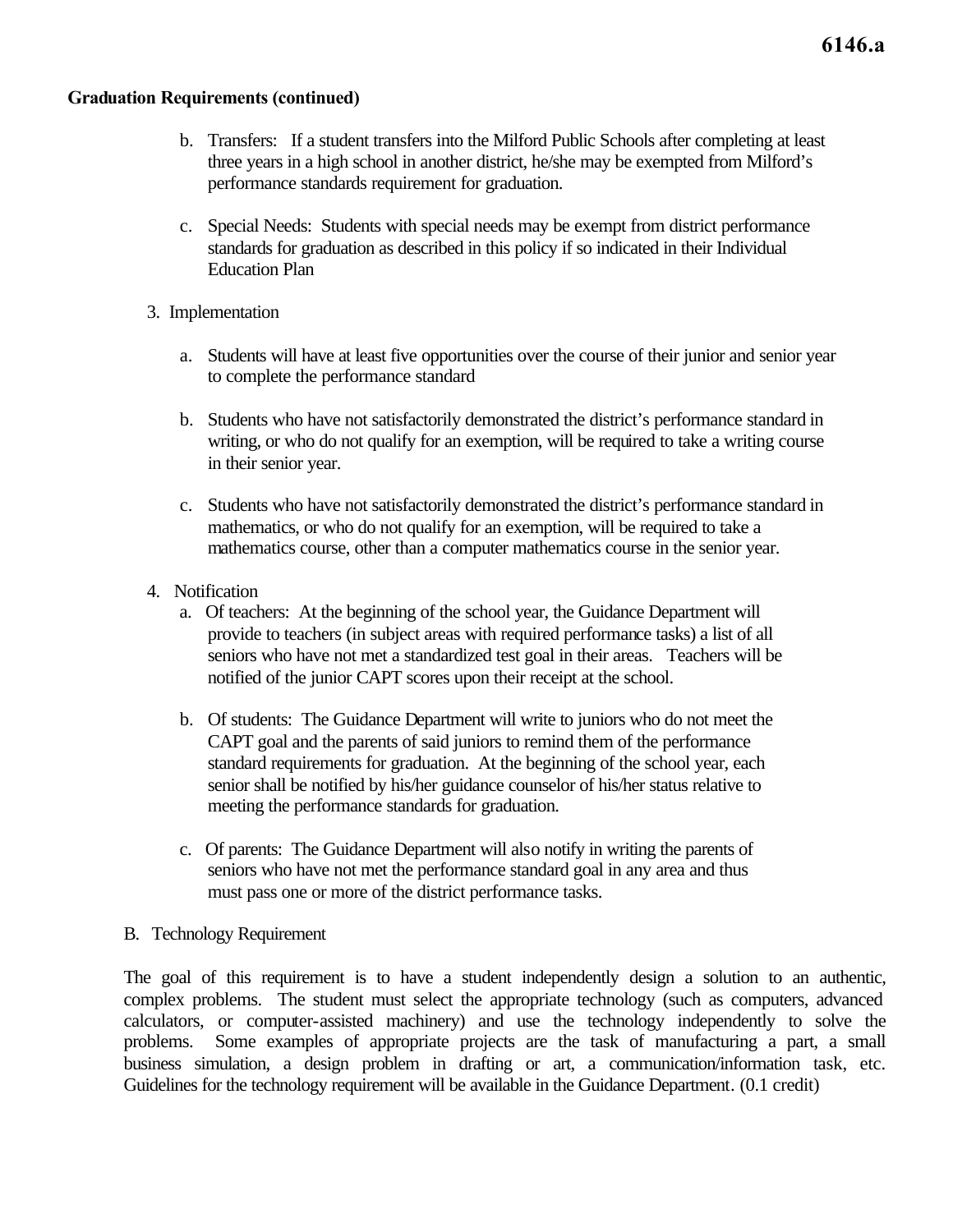- C. A student may count the credits for the passing the Math performance standard, the writing performance standard or the technology graduation requirement to a maximum of 0.3 credits of the 22.3 needed for graduation.
- II. Options If Requirements are Not Met

Seniors who are not eligible for graduation with their class due to a failure to meet the district graduation requirement, as per policy, in one or more subjects as described above, may select one of the following options:

- A. Return in September as a fifth year student (*See Policy 6146.3)*
- B. Enroll in summer school and pass the requirement
- C. Enroll in courses to be designated through the Milford Adult Education Program and pass the assessment
- D. Make arrangements for re-testing to meet the performance standard

Legal References: Connecticut General Statutes

- 10-18 Courses in United States history, government and duties and responsibilities of citizenship
- 10-19 Teaching about alcohol, nicotine or tobacco, drugs and acquired immune deficiency syndrome
- 10-220 Duties of boards of education
- 10-220a High school graduation requirements

(cf. 5123 – Promotion and Retention)

Policy Approved: July 7, 1998 2nd Revision Proposed: October 12, 1999 2nd Revision Approved: October 12, 1999 3<sup>rd</sup> Revision Proposed: March 13, 2001 3<sup>rd</sup> Revision Approved: April 10, 2001

### Policy Proposed: April 14, 1998 MILFORD PUBLIC SCHOOLS Revision Proposed: June 9, 1998 Milford, Connecticut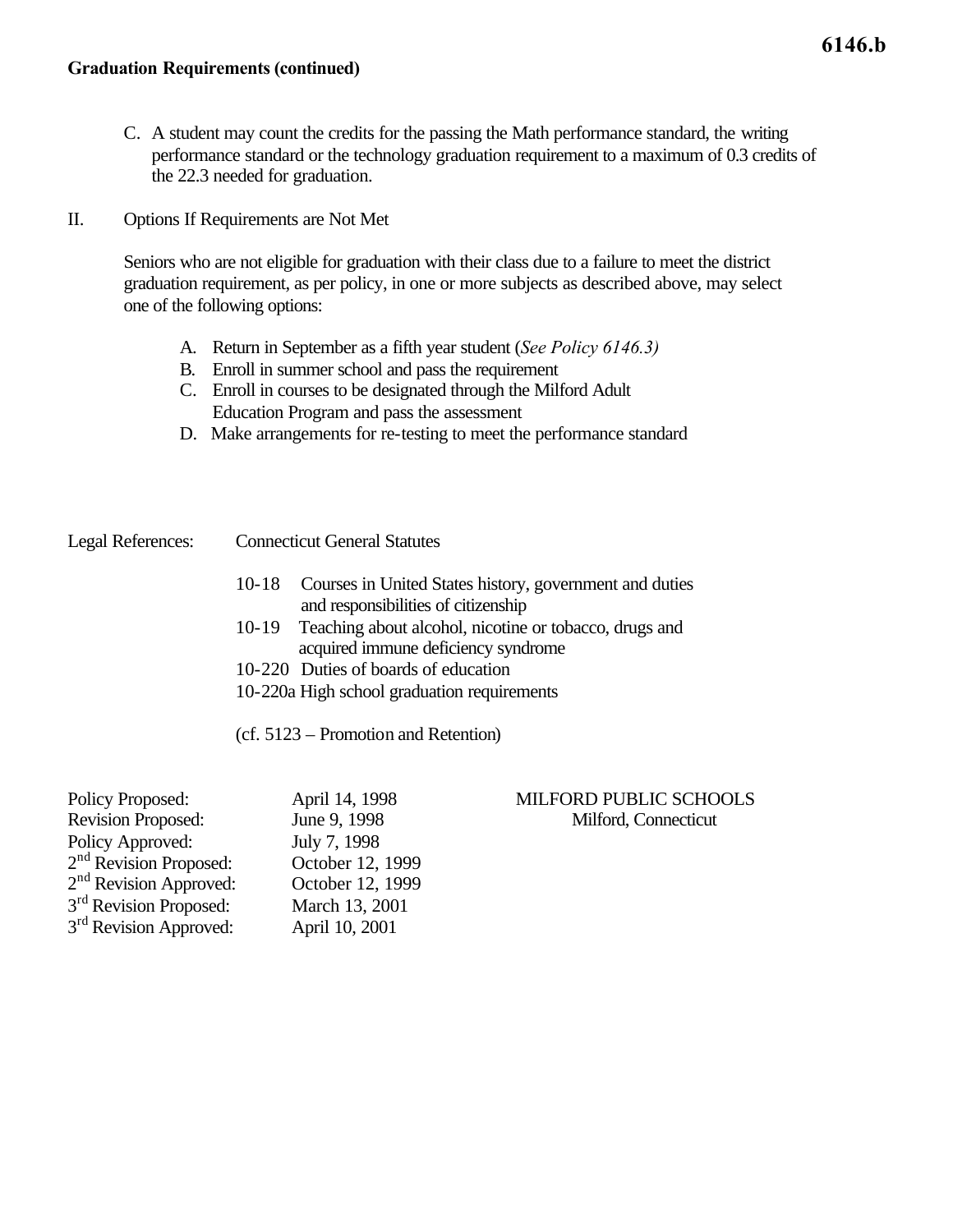## **Graduation Requirement Regulations**

### **I. Performance Objectives**

- A. The performance objectives in writing are:
	- 1. The students will read an article or story and respond critically in writing to a question called a prompt.
	- 2. Students will edit their writing to show their ability to use standard English conventions.
- B. The performance objective in mathematics is:
	- 1. The student will satisfactorily complete multi-step mathematical problems, which require demonstration of basic math operations including fractions or decimals. The student will be provided with any required formulas and may use a calculator in completing the task. The student shall also either explain in writing how he/she arrived at each answer or justify each answer in writing.

### **II. Administration of Assessment**

- A. Writing
	- 1. English and Social studies teachers will administer the assessment at least five times over the course of a student's junior or senior years during regular class periods. It will be used as a classroom assignment for all students and will be graded by the teacher and counted as part of the student's work for the marking period.
	- 2. Only the papers of students who scored below 8 out of 12 on the  $10<sup>th</sup>$  grade CAPT writing assessments, i.e. Response to Literature and Interdisciplinary, will be scored by a committee, and that score will determine whether or not the student has met the writing graduation requirement. A score of 8 out of 12 is required to pass.
	- 3. Papers will be scored without student names on the paper. Each paper will be scored by at least two (2) scorers from a team of three teachers using a rubric with a six-point scale. The team will be appointed by the Assistant Superintendent of Curriculum, or his/her designee, in consultation with the high school principals. The team will not score paper from within the school in which they teach. Each teacher who scores papers will pass a score reliability test. The rubric is a list of criteria needed for each score, which the students know in advance of the test. In the event of a discrepancy (two scores more than one number apart) the paper will be read by a third scorer who will resolve the discrepancy.

## **III. Notification of and Reporting of Parents – Writing and Mathematics**

- A. Preliminary notification
	- 1. Students in grades 8 and 9 will be given a practice assessment and parents will be notified of their child's scores by the school.
	- 2. Continuing current practice, parents of  $10<sup>th</sup>$  graders are notified of their child's CAPT results in the fall of their junior year.